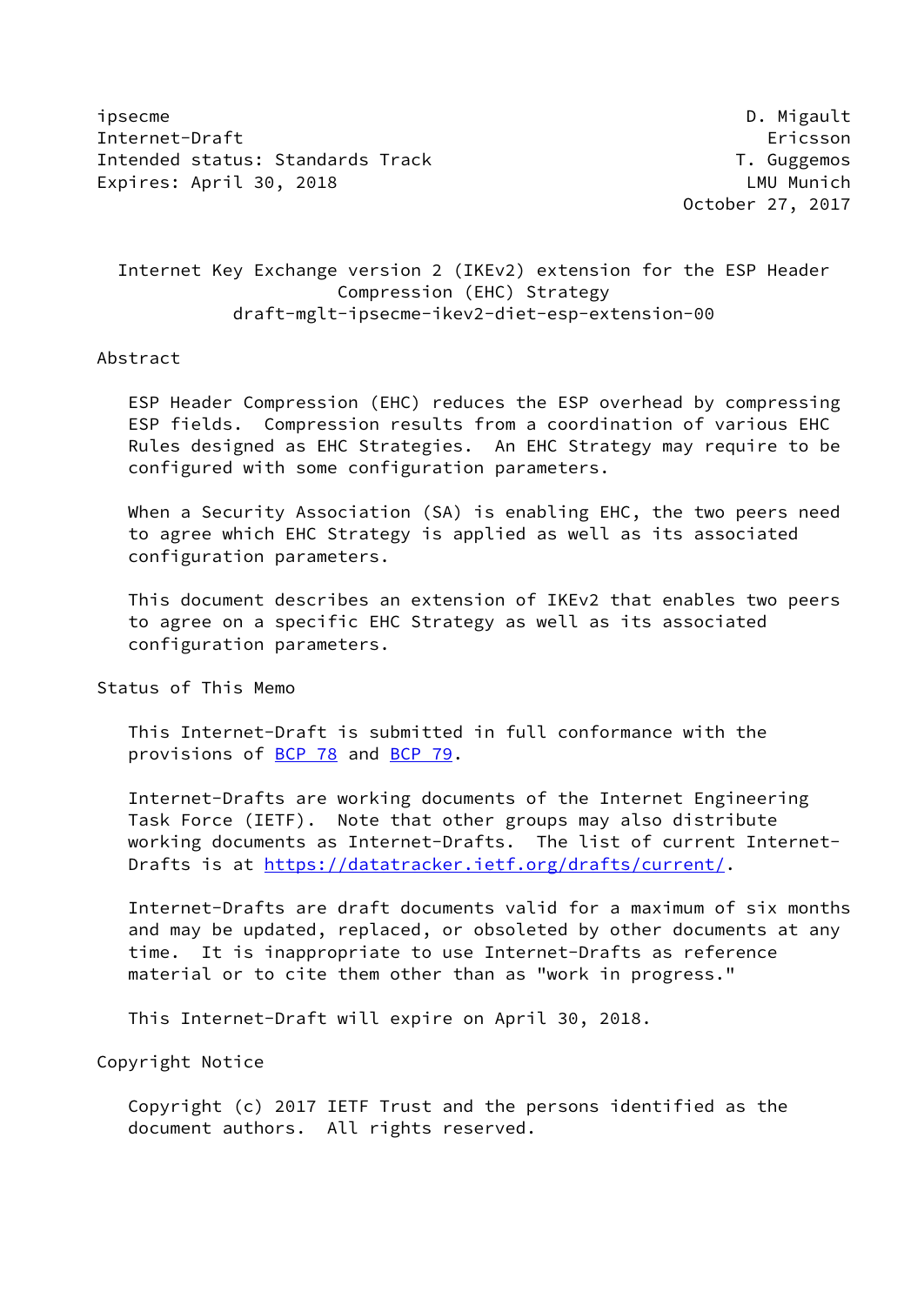# <span id="page-1-1"></span>Internet-Draft ESP IKEv2 October 2017

This document is subject to [BCP 78](https://datatracker.ietf.org/doc/pdf/bcp78) and the IETF Trust's Legal Provisions Relating to IETF Documents [\(https://trustee.ietf.org/license-info](https://trustee.ietf.org/license-info)) in effect on the date of

 publication of this document. Please review these documents carefully, as they describe your rights and restrictions with respect to this document. Code Components extracted from this document must include Simplified BSD License text as described in Section 4.e of the Trust Legal Provisions and are provided without warranty as described in the Simplified BSD License.

Table of Contents

|                                                                    | $\overline{2}$ |
|--------------------------------------------------------------------|----------------|
| 2.                                                                 | $\overline{2}$ |
| 3.                                                                 | $\overline{3}$ |
| 4.                                                                 | $\overline{4}$ |
| 5.                                                                 | $\overline{5}$ |
| $5.1$ . EHC_STRATEGY_SUPPORTED Notify Payload 6                    |                |
| 5.2. EHC_STRATEGY_UNACCEPTABLE_PARAMETER Notify Payload 6          |                |
| 6. EHC Strategy Configuration Parameters $\frac{7}{2}$             |                |
| $\overline{1}$ . EHC Strategy Configuration Parameter Attributes 8 |                |
|                                                                    |                |
|                                                                    |                |
|                                                                    |                |
| 9.                                                                 |                |
|                                                                    |                |
|                                                                    |                |
|                                                                    |                |

<span id="page-1-0"></span>[1](#page-1-0). Requirements notation

 The key words "MUST", "MUST NOT", "REQUIRED", "SHALL", "SHALL NOT", "SHOULD", "SHOULD NOT", "RECOMMENDED", "MAY", and "OPTIONAL" in this document are to be interpreted as described in [\[RFC2119](https://datatracker.ietf.org/doc/pdf/rfc2119)].

<span id="page-1-2"></span>[2](#page-1-2). Terminology

This section defines terms and acronyms used in this document.

- EHC Strategy : EHC Strategy is a generic term defined in [[I-D.mglt-ipsecme-diet-esp\]](#page-12-3) that defines the way EHC Rules are coordinated.
- Designated EHC Strategy: the specific EHC Strategy agreed between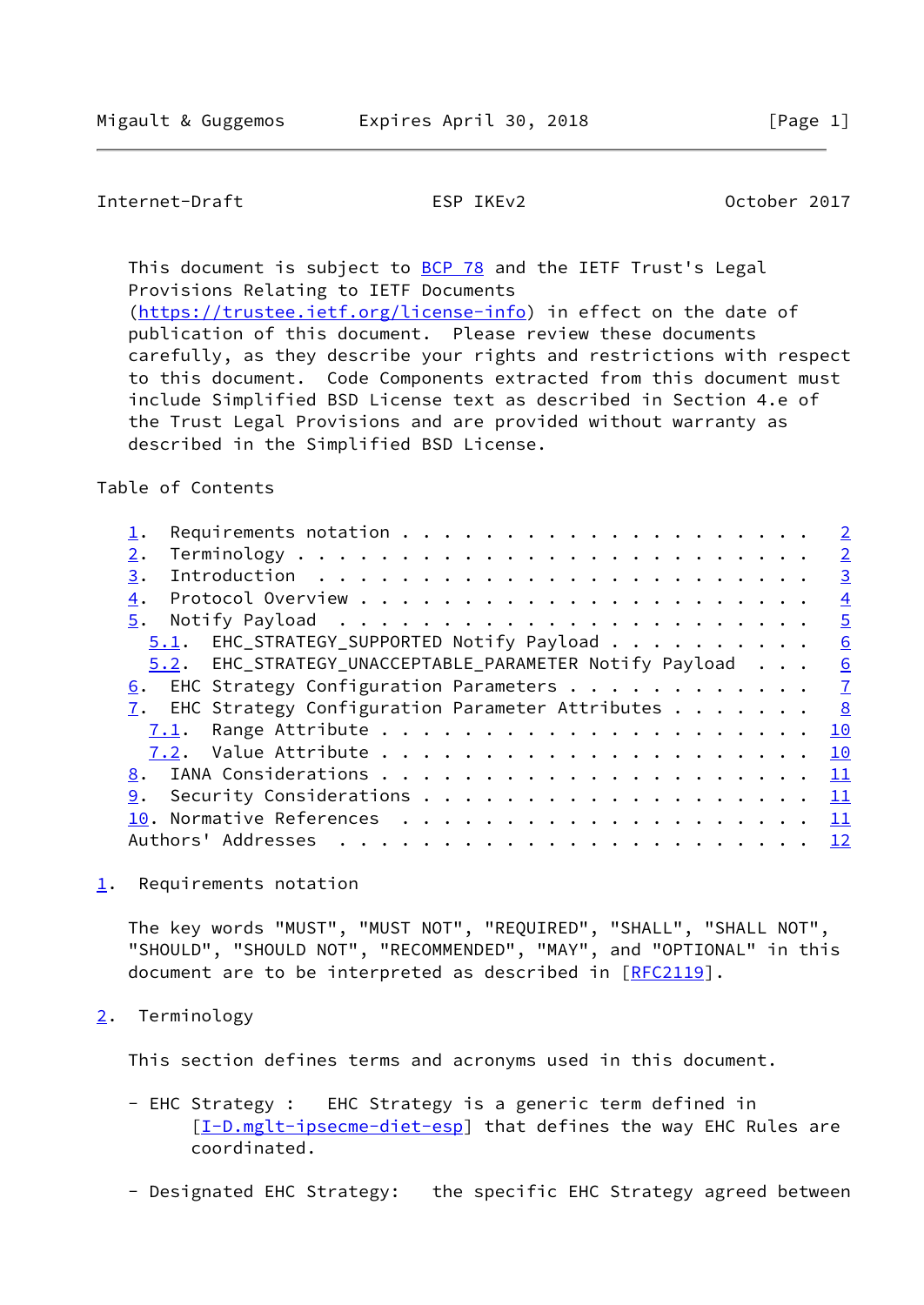the two peers. [[I-D.mglt-ipsecme-diet-esp\]](#page-12-3) defines Diet-ESP as an EHC Strategy and other may be defined in the future. This document only considers Diet-ESP but provides negotiation mechanisms so future EHC Strategies may also be negotiated. New EHC Strategies will require to register the necessary

| Migault & Guggemos | Expires April 30, 2018 | [Page 2] |
|--------------------|------------------------|----------|
|                    |                        |          |

<span id="page-2-1"></span>Internet-Draft ESP IKEv2 October 2017

 associated EHC Strategy Configuration Parameters. This will typically include a specific designation as well as specific configuration parameters. The parameters are designated as EHC Strategy Configuration Parameter (Parameter)

- EHC Strategy Configuration Parameter (Parameter): describes the configuration parameters associated to a specific EHC Strategy. The Parameters includes the EHC Strategy as well as configuration parameters.
- EHC Strategy Configuration Parameter Attributes (Attribute): designates the necessary attributes associated to each Parameter exchanged in order to agree on the EHC Strategy Configuration Parameter. This document considers two type of attributes: the Range Attribute that indicates a range for a given Parameter, and the Value Attribute that indicates a fixed value associated to a Parameter.
	- Range Attribute: the payload that indicates a supported range of values on an specific EHC Strategy Configuration Parameter. In this document, all Parameters are associated a specific Range Attribute.
	- Value Attribute: the payload that indicates a value of an specific EHC Strategy Configuration Parameter. In this document, all Parameters are associated a specific Value Payload.
- <span id="page-2-0"></span>[3](#page-2-0). Introduction

 ESP Header Compression (EHC) [\[I-D.mglt-ipsecme-diet-esp\]](#page-12-3) reduces the ESP overhead by compressing ESP fields. Compression results from a coordination of various EHC Rules performed by the EHC Strategy. The EHC Strategy may require to be configured with some configuration parameters designated as EHC Strategy Configuration Parameter (or simply Parameter).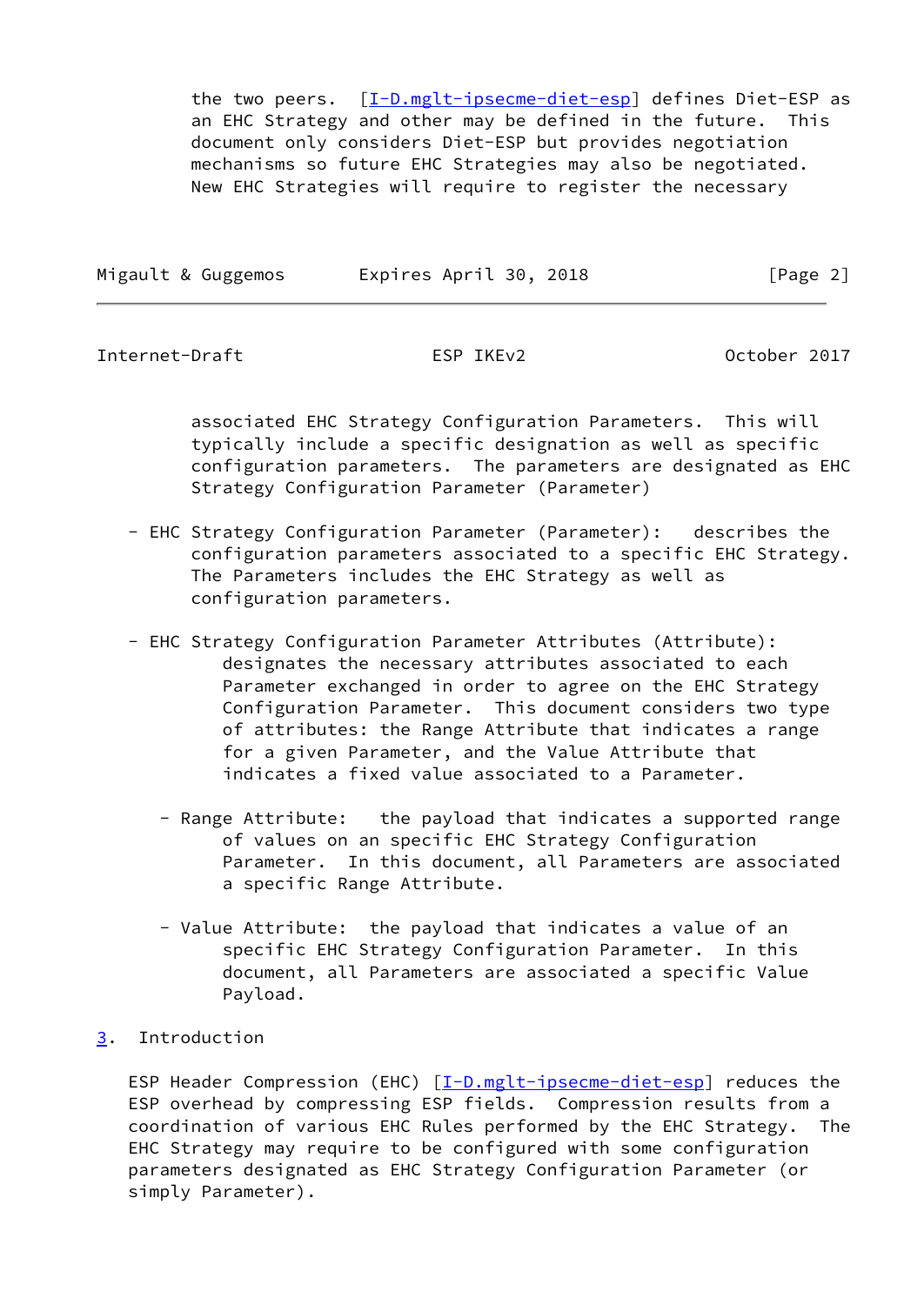When a Security Association (SA) is enabling EHC the two peers needs to agree which EHC Strategy strategy is applied as well as its associated configuration parameters.

 This document describes an extension of IKEv2 that enables two peers to agree on a specific EHC Strategy as well as its associated Parameters.

Migault & Guggemos Expires April 30, 2018 [Page 3]

<span id="page-3-1"></span>Internet-Draft ESP IKEv2 October 2017

#### <span id="page-3-0"></span>[4](#page-3-0). Protocol Overview

 EHC Strategies are configured on a per-SA basis and need to be agreed between the two peers. An EHC Strategy is agreed when peers have agreed on the EHC Strategy as well as its associated Parameters.

For example,  $[\underline{I-D.mglt-ipsecme-diet-esp}]$  defines an EHC Strategy called as Diet-ESP which requires the following Parameters to be set: udplite\_coverage, tcp\_lsb, tcp\_options, tcp\_urgent, esp\_sn\_lsb, esp\_spi\_lsb, esp\_align.

 The negotiation of the EHC Strategy as well as its Parameters is performed via the EHC\_STRATEGY\_SUPPORTED Notify Payload exchange.

 When the initiator is willing to negotiate an EHC Strategy for a given SA, it sends a single EHC\_STRATEGY\_SUPPORTED Notify Payload in its IKE\_AUTH and CREATE\_CHILD\_SA exchange. This Notify Payload indicates the support to negotiate EHC Strategies. In addition, the Notify Payload MAY indicates with a Range Attribute, the supported values for each Parameter, including the Designated EHC Strategy. If the initiator does not have any restriction regarding a specific Parameter, there is no need to provide an Range Value associated to that Parameter.

 Currently, the only defined EHC Strategy is Diet-ESP, and the EHC\_STRATEGY\_SUPPORTED Notify Payload indicates the support for Diet- ESP unless Diet-ESP is explicitly excluded by the Range Attribute. In the future, when other EHC Strategies will be defined, the support of that new Designated EHC Strategy will need to be explicitly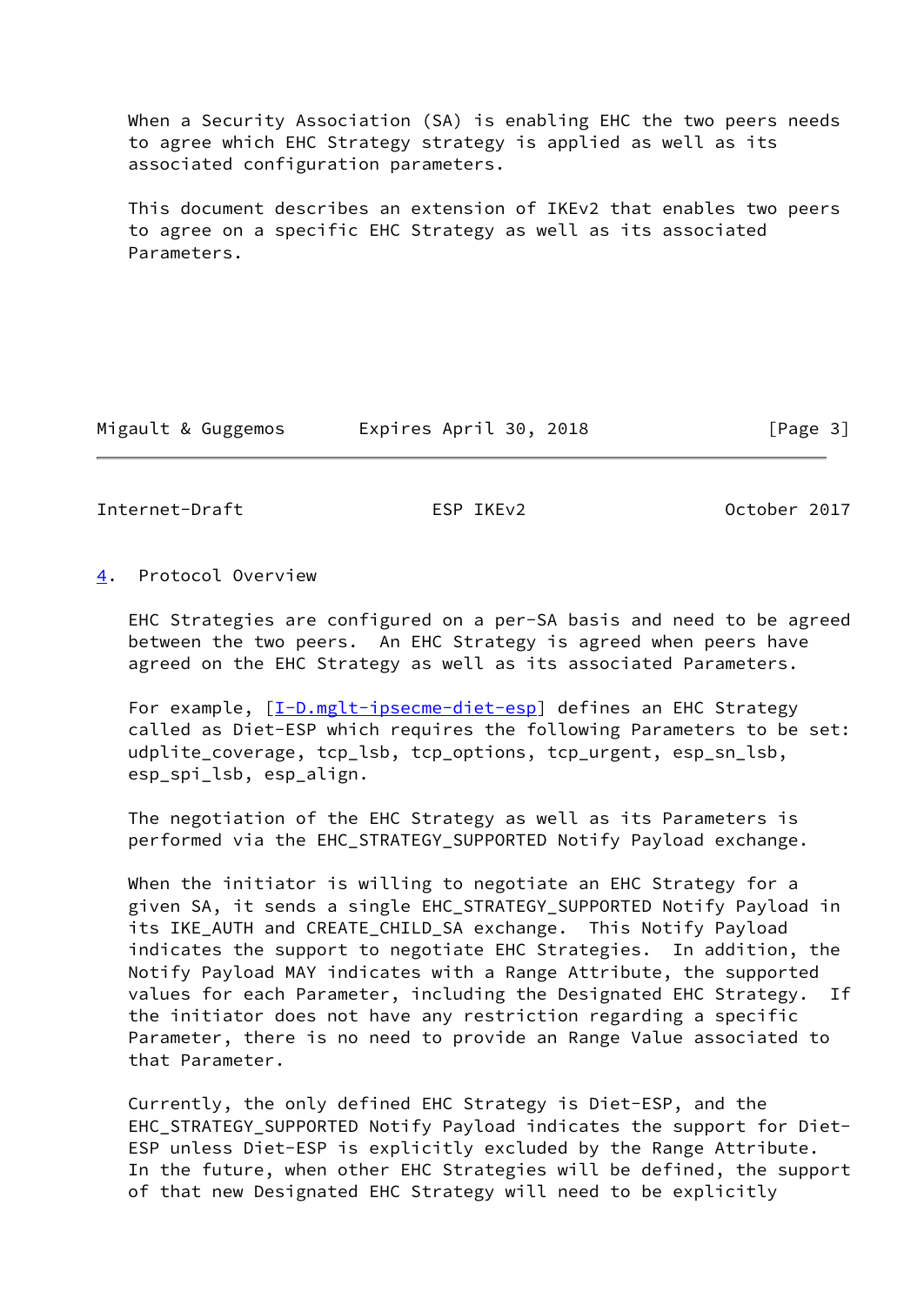announced with its associated Range Attribute. Other Parameters MAY also have their own associated Range Attribute. Note that if multiple EHC Strategies that share a given Parameter, the Range Attribute is applied for all designated EHC Strategies. In other words, it is not possible to have a given Parameter associated with different values depending on the EHC Strategy.

 Upon receiving the IKE\_AUTH and CREATE\_CHILD\_SA with a EHC\_STRATEGY\_SUPPORTED Notify Payload, a receiver that does not support this extension or that is not willing to activate EHC ignores the Notify Payload and the negotiation continues as a standard ESP negotiation. If the responder supports EHC Strategy negotiation and chooses to apply a supported EHC Strategy to the negotiated SA, it reads all Range Attributes and selects a Designated EHC Strategy as well as specific values for each Parameter associated to the Designated EHC Strategy. The responder enables EHC for the negotiated SA and responds with an EHC\_STRATEGY\_SUPPORTED Notify Payload which indicates the selected Parameters' values using Value Attributes. The responder MAY send a Value Attribute that

| Migault & Guggemos | Expires April 30, 2018 | [Page 4] |
|--------------------|------------------------|----------|

<span id="page-4-0"></span>Internet-Draft ESP IKEv2 October 2017

 corresponds to all selected Parameters. On the other hand, the responder MAY also send only the Value Attribute of Parameters whose value differs from the default value. In fact each EHC Strategy defines default values for each Parameters.

 In some cases, the supported values provided by the initiator may not match those of the responder, and so EHC cannot be activated. The responder may want to indicate the supported range provided by the initiator were not acceptable by responding with a EHC\_STRATEGY\_UNACCEPTABLE\_PARAMETER. The initiator MAY carry Range Attributes in order to indicates what it supports.

 Upon receiving a EHC\_STRATEGY\_SUPPORTED Notify Payload back, the initiator reads the Value Attributes and checks the Parameters match the supported range. The initiator may configure the EHC Strategy with the provided parameters or abort the negotiation with a Delete Payload as specified in section [3.11 of \[RFC7296\]](https://datatracker.ietf.org/doc/pdf/rfc7296#section-3.11).

 Upon receiving a EHC\_STRATEGY\_UNACCEPTABLE\_PARAMETER Notify Payload, the initiator may use the regular ESP or delete the SA. When the SA is deleted, the initiator is expected to restart a negotiation providing contraints that respect those of the responder.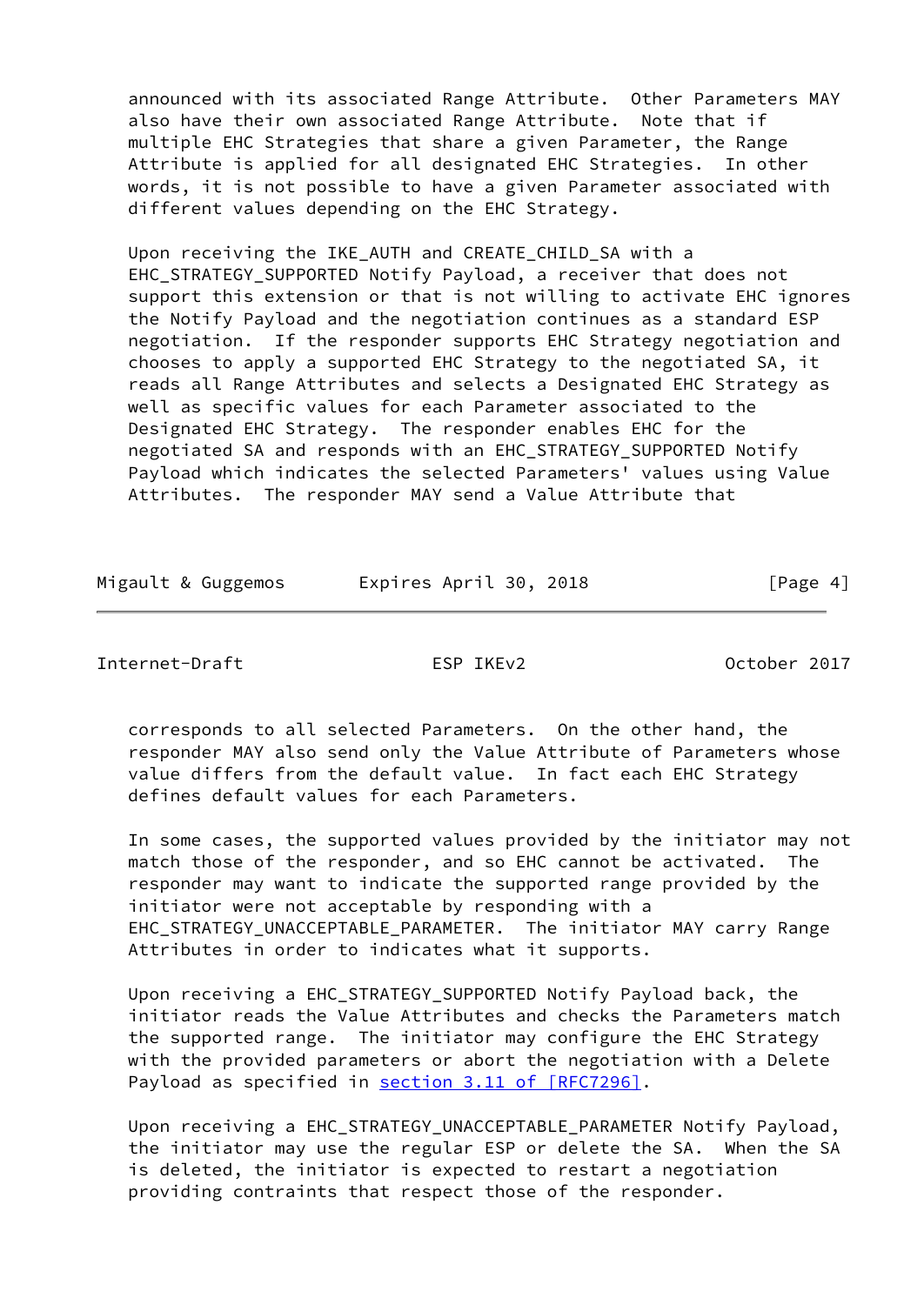Initiator Responder ------------------------------------------------------------------- HDR, SA, KEi, Ni --> <-- HDR, SA, KEr, Nr HDR, SK {IDi, AUTH, SA, TSi, TSr, N(EHC\_STRATEGY\_SUPPORTED)} --> <-- HDR, SK {IDr, AUTH, SA, TSi, TSr, N(EHC\_STRATEGY\_SUPPORTED)}

Protocol Overview

## <span id="page-5-0"></span>[5](#page-5-0). Notify Payload

 Figure 1 illustrates the Notify Payload packet format as described in section [3.10 of \[RFC7296\]](https://datatracker.ietf.org/doc/pdf/rfc7296#section-3.10), used for both EHC\_STRATEGY\_SUPPORTED and EHC\_STRATEGY\_UNACCEPTABLE\_PARAMETER Notify Payloads.

 Both EHC\_STRATEGY\_SUPPORTED and EHC\_STRATEGY\_UNACCEPTABLE\_PARAMETER Notify Payloads are used during the IKE\_AUTH and CREATE\_CHILD\_SA. The sender is expected to send only a single payload. When multiple payloads are received, the receiver MAY consider the first one and MUST ignore the remaining ones.

<span id="page-5-1"></span>

| Migault & Guggemos          | Expires April 30, 2018                                          | [Page 5]       |
|-----------------------------|-----------------------------------------------------------------|----------------|
| Internet-Draft              | ESP IKE <sub>v2</sub>                                           | October 2017   |
|                             | 0 1 2 3 4 5 6 7 8 9 0 1 2 3 4 5 6 7 8 9 0 1 2 3 4 5 6 7 8 9 0 1 |                |
| Next Payload   C   RESERVED |                                                                 | Payload Length |
| Protocol ID   SPI Size      |                                                                 |                |

## Figure 1: Notify Payload

 The fields Next Payload, Critical Bit, RESERVED, and Payload Length are defined in [\[RFC7296](https://datatracker.ietf.org/doc/pdf/rfc7296)]. Specific fields defined in this document are:

- Protocol ID (1 octet): set to zero.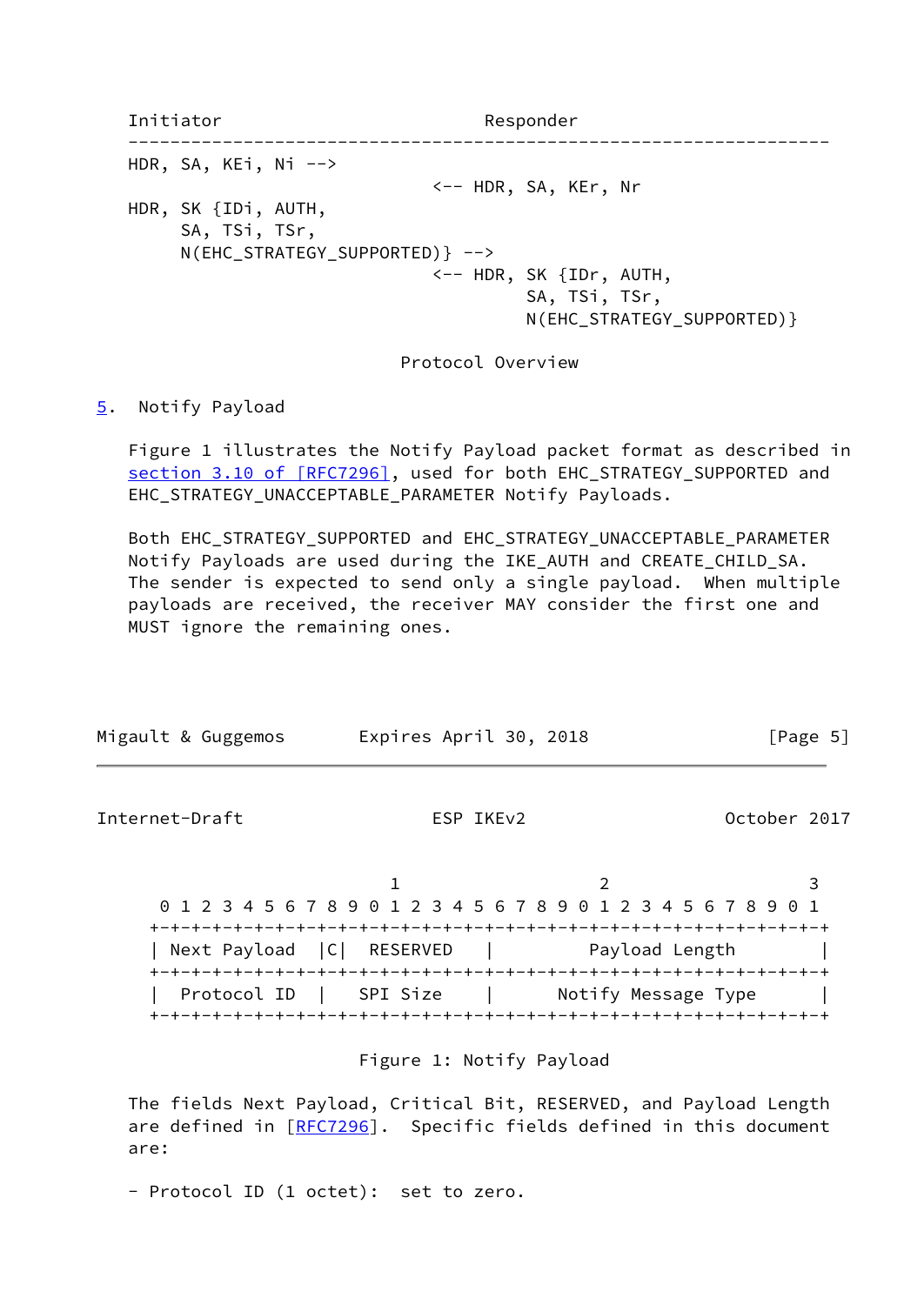- SPI Size (1 octet): set to zero.
- Notify Message Type (2 octets): Specifies the type of notification message. It is set to <TBA1 by IANA> for the EHC STRATEGY SUPPORTED and <TBA2 by IANA>.for EHC\_STRATEGY\_UNACCEPTABLE\_PARAMETER.

<span id="page-6-0"></span>[5.1](#page-6-0). EHC\_STRATEGY\_SUPPORTED Notify Payload

 The EHC\_STRATEGY\_SUPPORTED Notify Payload indicates the supported EHC Strategies.

 When sent by the initiator, it MAY contain Range Attributes (see [Section 7.1](#page-10-0)). A responder not understanding a Range Attribute MUST ignore it. This is intended to ease the negotiation of new EHC Strategies with new Parameters. It is its responsibility to understand the Parameters associated to the negotiated EHC Strategy.

 When sent by the responder, it MAY contain Value Attributes (see [Section 7.2](#page-10-2)). An initiator not understanding a Value Payload MUST NOT create the SA and SHOULD send a Delete Payload to the responder as described in section [3.11 of \[RFC7296\]](https://datatracker.ietf.org/doc/pdf/rfc7296#section-3.11).

<span id="page-6-1"></span>[5.2](#page-6-1). EHC\_STRATEGY\_UNACCEPTABLE\_PARAMETER Notify Payload

 The EHC\_STRATEGY\_UNACCEPTABLE\_PARAMETER Notify Payload indicates the responder supports of EHC Strategy negotiation but was not able to configure it due to the constraints provided by the initiator. The responder MAY insert Range Attributes (see [Section 7.1](#page-10-0)) to inform the initiator of its supported ranges.

| Migault & Guggemos | Expires April 30, 2018 | [Page 6] |
|--------------------|------------------------|----------|
|                    |                        |          |

<span id="page-6-3"></span>Internet-Draft ESP IKEv2 October 2017

 The responder has configured the SA without enabling the EHC. Upon receiving the Notify Payload, the initiator MAY accept the SA without EHC. It MAY also Delete the SA as described in [section](https://datatracker.ietf.org/doc/pdf/rfc7296#section-3.11) 3.11 of [RFC7296] and renegotiate the SA, considering the responder's supported ranges.

<span id="page-6-2"></span>[6](#page-6-2). EHC Strategy Configuration Parameters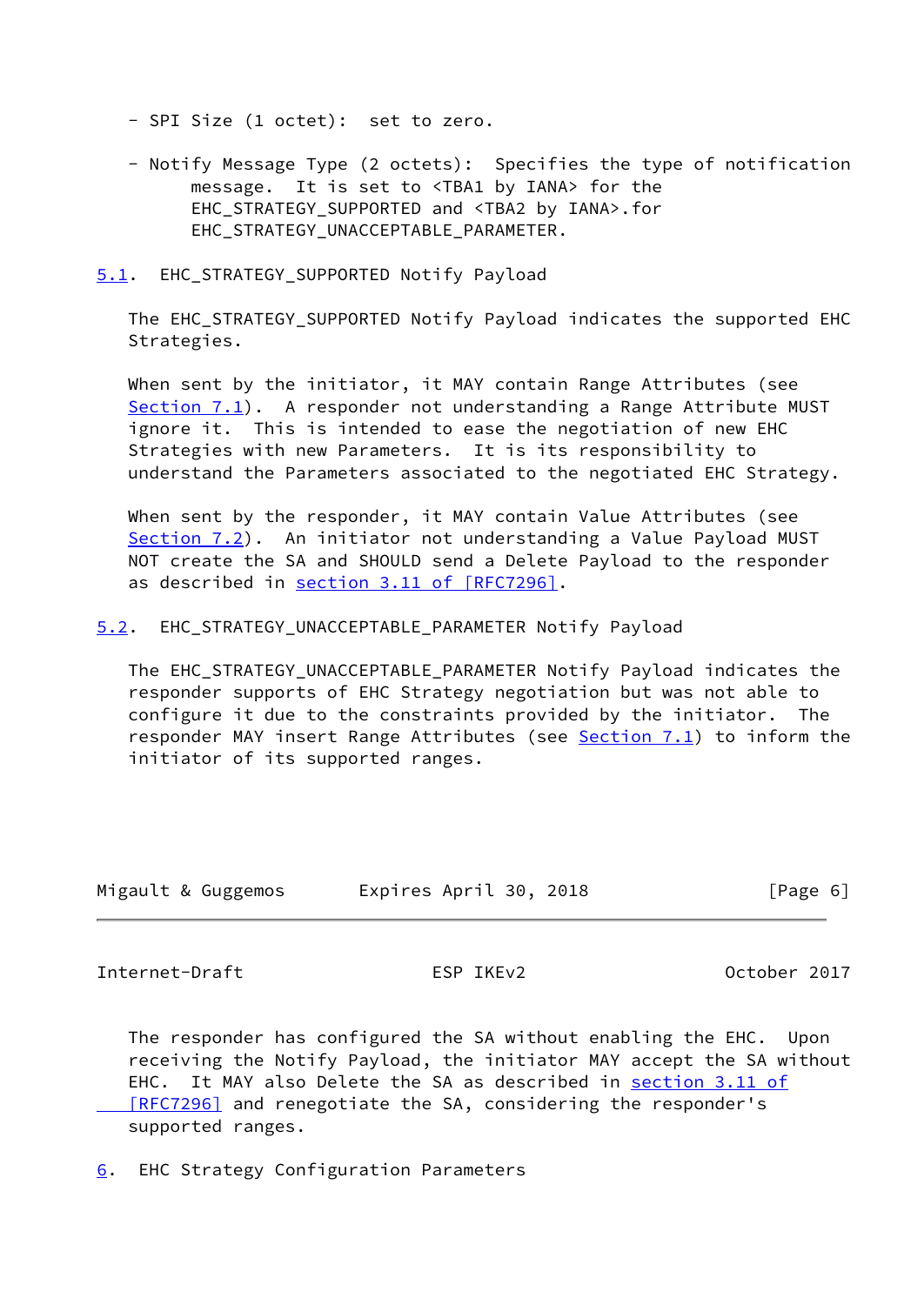This document only considers Diet-ESP, which requires the following Parameters to be agreed by the two peers: esp\_align, esp\_spi\_lsb, esp\_spi\_sn, tcp\_urgent, tcp\_options, tcp\_lsb, udplite\_coverage. In addition, in order to enable future EHC Strategies, the following parameter has been introduce to designate the agreed EHC Strategy: ehc strategy. Figure 2 lists these Parameters with description and associated values.

 In addition, each of these parameter is associated to a default value. The default value is considered unless other values are specified by the responder. The associated default value is specified in Figure 2.

<span id="page-7-0"></span>

| Migault & Guggemos | Expires April 30, 2018 | [Page 7]     |
|--------------------|------------------------|--------------|
| Internet-Draft     | ESP IKE <sub>v2</sub>  | October 2017 |
| Parameter          | Description<br>Value   | Default      |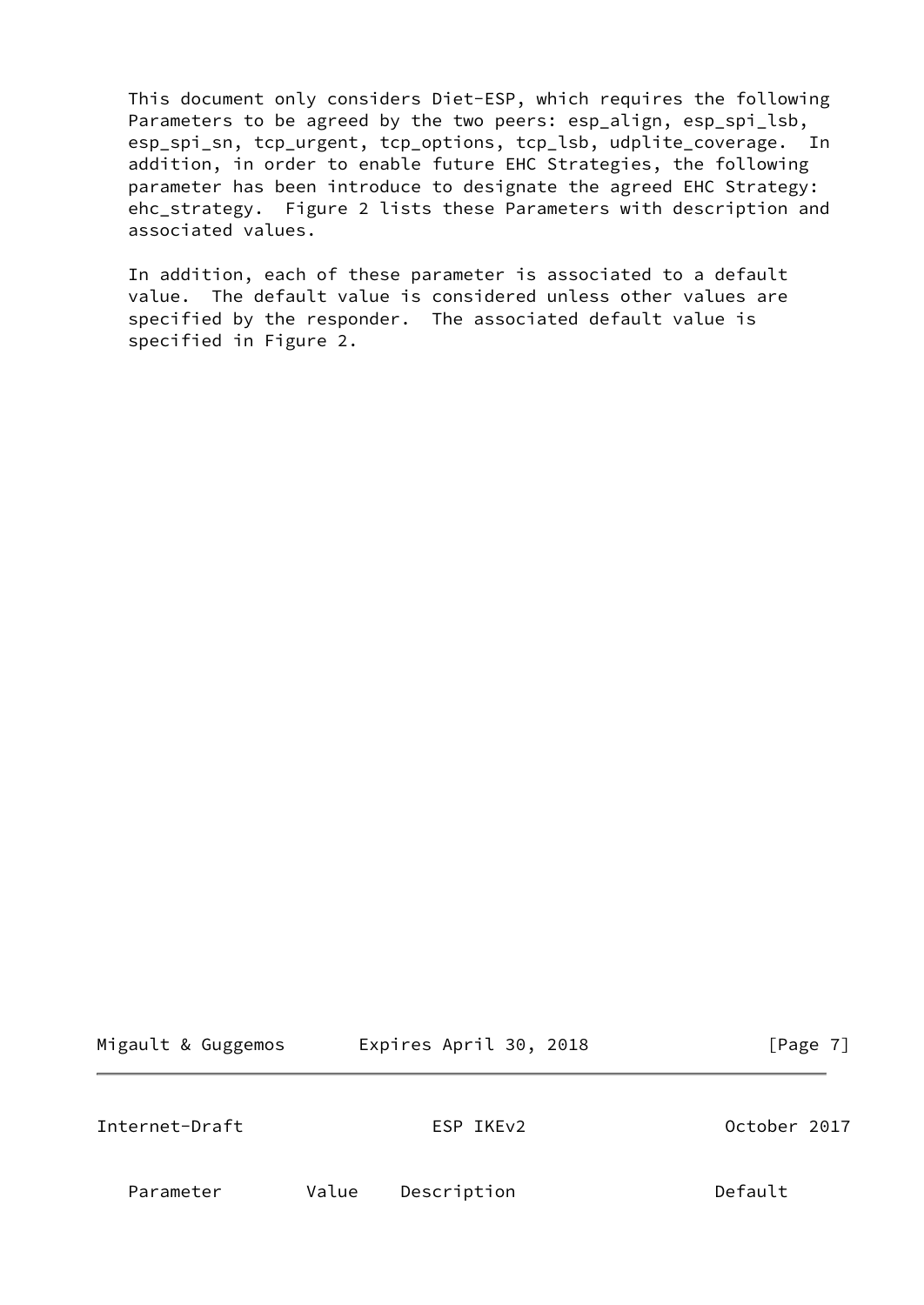| ehc_strategy       | $\Theta$       | Diet-ESP                            | $^\star$ |
|--------------------|----------------|-------------------------------------|----------|
|                    |                | 1-127 Unassigned                    |          |
|                    |                | 128-255 Private Used                |          |
| esp_align          | 0              | 8 bit alignment                     | $^\star$ |
|                    | $\mathbf{1}$   | 16 bit alignment                    |          |
|                    | $\overline{2}$ | 32 bit alignment                    |          |
|                    | $3 - 255$      | Unassigned                          |          |
| esp_spi_lsb        | $\Theta$       | 0 bit length SPI                    | $\star$  |
|                    | $\mathbf 1$    | 8 bit length SPI                    |          |
|                    | $\overline{2}$ | 16 bit length SPI                   |          |
|                    | $\overline{3}$ | 24 bit length SPI                   |          |
|                    | $\overline{4}$ | 24 bit length SPI                   |          |
|                    | $5 - 255$      | Unassigned                          |          |
| esp_spi_sn         | $\Theta$       | 0 bit length SPI                    | $^\star$ |
|                    | $\mathbf{1}$   | 8 bit length SN                     |          |
|                    | $\overline{2}$ | 16 bit length SN                    |          |
|                    | $\overline{3}$ | 24 bit length SN                    |          |
|                    | $\overline{4}$ | 24 bit length SN                    |          |
|                    | $5 - 255$      | Unassigned                          |          |
| tcp_urgent         | 0              | Urgent pointer field compressed     |          |
|                    | $\mathbf{1}$   | Urgent pointer field uncompressed * |          |
|                    | $2 - 255$      | Unassigned                          |          |
| tcp_options        | 0              | TCP option field compressed         |          |
|                    | $\mathbf{1}$   | TCP option field uncompressed       | $^\star$ |
|                    | $2 - 255$      | Unassigned                          |          |
| tcp_lsb            | 0              | 0 bit length SN                     |          |
|                    | 1              | 8 bit length SN                     |          |
|                    | $2 \quad$      | 16 bit length SN                    |          |
|                    | 3              | 24 bit length SN                    |          |
|                    | $\overline{4}$ | 24 bit length SN                    |          |
|                    | $5 - 255$      | Unassigned                          |          |
| udplite_coverage 0 |                | Coverage is UDP Length              |          |
|                    | 8-65535        | Coverage 8 (the UDP-Lite Header)    |          |
|                    | $1 - 7$        | Unassigned                          |          |
|                    |                |                                     |          |

Figure 2: Parameter Values

<span id="page-8-0"></span>[7](#page-8-0). EHC Strategy Configuration Parameter Attributes

 For each of these Parameters, the initiator or responder may indicate acceptable values of these Parameters. Such constraints are expressed with the Range Attributes. Each Parameters has its corresponding payload which carries the minimum and maximum acceptable values associated to the parameters (see [Section 7.1\)](#page-10-0).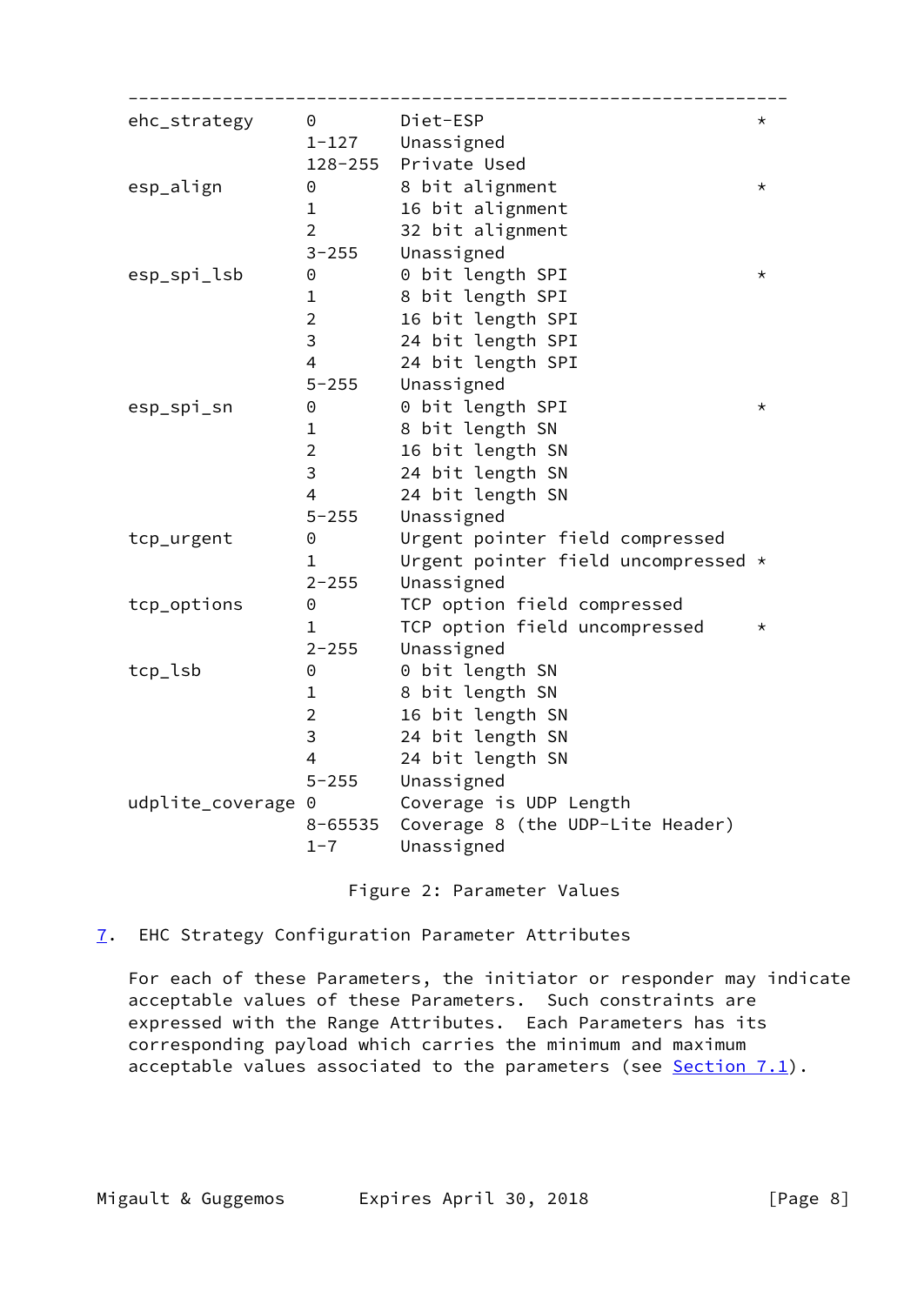Internet-Draft ESP IKEv2 October 2017

 Similarly, for each of these Parameters, the responder needs to be able to provide the selected value associated to the Parameter. Each of these Parameters' value can be expressed by via the Value Attribute. Each parameter has a corresponding payload which carries the associated value (see [Section 7.2](#page-10-2)).

 The Range Attribute and Value Attribute use the format of the Transform Attribute of section [3.3.5 of \[RFC7296\]](https://datatracker.ietf.org/doc/pdf/rfc7296#section-3.3.5) represented in Figure 3. The fields are described in  $[REC7296]$ .

1 2 3 0 1 2 3 4 5 6 7 8 9 0 1 2 3 4 5 6 7 8 9 0 1 2 3 4 5 6 7 8 9 0 1 +-+-+-+-+-+-+-+-+-+-+-+-+-+-+-+-+-+-+-+-+-+-+-+-+-+-+-+-+-+-+-+-+ |A| Attribute Type | AF=0 Attribute Length |F| | AF=1 Attribute Value | +-+-+-+-+-+-+-+-+-+-+-+-+-+-+-+-+-+-+-+-+-+-+-+-+-+-+-+-+-+-+-+-+ AF=0 Attribute Data AF=1 Not Transmitted +-+-+-+-+-+-+-+-+-+-+-+-+-+-+-+-+-+-+-+-+-+-+-+-+-+-+-+-+-+-+-+-+

The document considers only the TLV format so  $AF = 0$  with the Parameter Types defined in Figure 4 and acceptable and default Parameter's Values are defined in Figure 2.

Figure 3: Parameter Attributes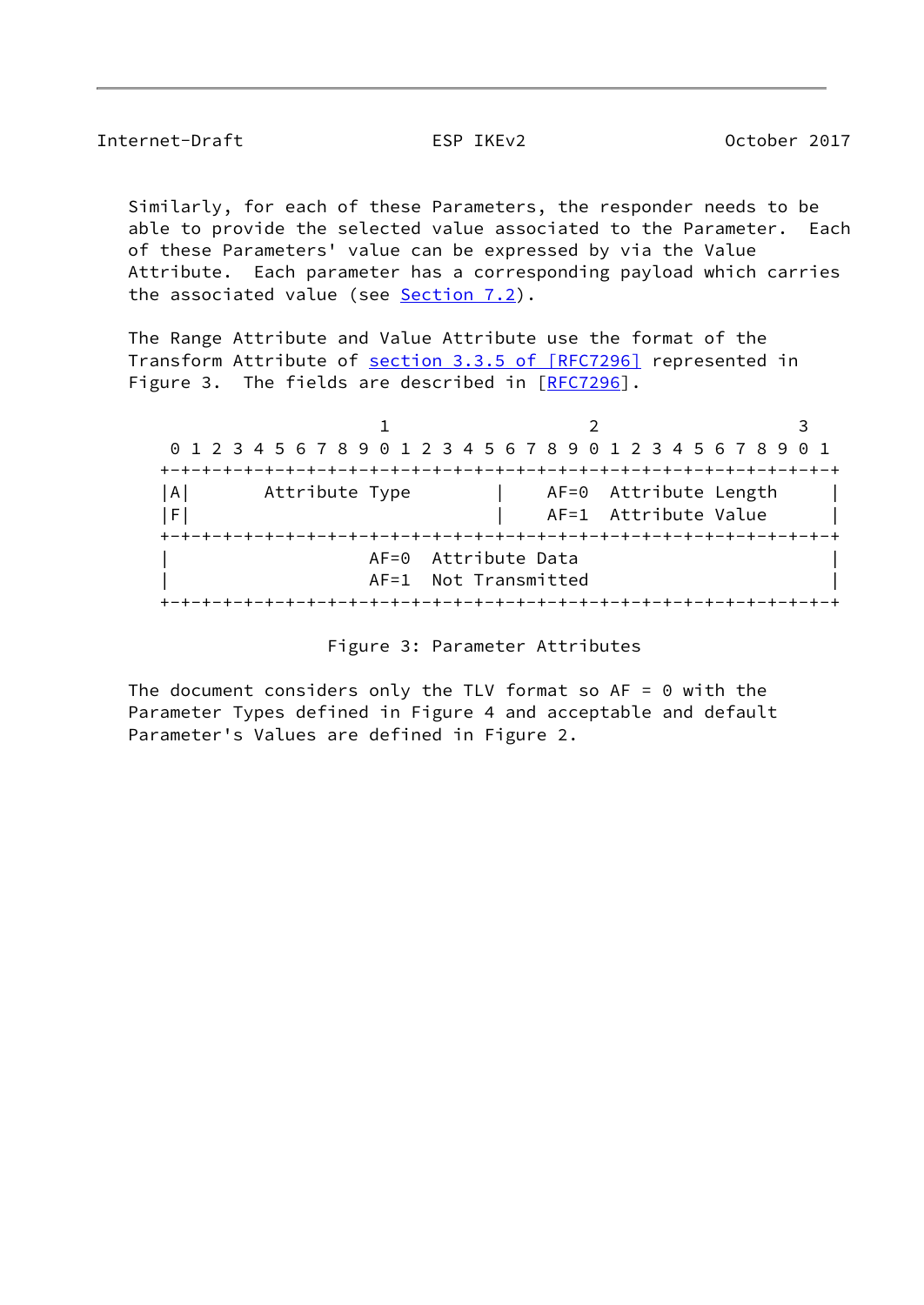<span id="page-10-1"></span>Internet-Draft ESP IKEv2 Detober 2017

| Attribute Type                |                | Value Associated Parameter |
|-------------------------------|----------------|----------------------------|
| EHC Designated Strategy Range | 0              | ehc_strategy               |
| ESP Alignment Range           | 1              | esp_align                  |
| ESP LSB SPI Range             | $\overline{2}$ | esp_spi_lsb                |
| ESP LSB SN Range              | 3              | esp_spi_sn                 |
| TCP Urgent Range              | 4              | tcp_urgent                 |
| TCP Options Range             | 5              | tcp_options                |
| TCP LSB Range                 | 6              | tcp_lsb                    |
| UDP-Lite Coverage Range       | $\overline{7}$ | udplite_coverage           |
| Unassigned                    | $8 - 63$       |                            |
| EHC Designated Strategy Value | 64             | ehc_strategy               |
| ESP Alignment Value           | 65             | esp_align                  |
| ESP LSB SPI Value             | 66             | esp_spi_lsb                |
| ESP LSB SN Value              | 67             | esp_spi_sn                 |
| TCP Urgent Value              | 68             | tcp_urgent                 |
| TCP Options Value             | 69             | tcp_options                |
| TCP LSB Value                 | 70             | tcp_lsb                    |
| UDP-Lite Coverage Value       | 71             | udplite_coverage           |
| Unassigned                    | $72 - 99$      |                            |
| Private Use                   | $100 - 127$    |                            |

## Figure 4: Attribute Type

### <span id="page-10-0"></span>[7.1](#page-10-0). Range Attribute

 The Parameter's value of ehc\_strategy, esp\_align, esp\_spi\_lsb, esp\_sn\_lsb, tcp\_urgent, tcp\_options, tcp\_lsb and udplite\_coverage is coded on 1 byte, so the Attribute Data of the Range Attribute is 2 byte long and the Attribute Length is set to 4. The first byte indicates the minimal acceptable value, while the second byte indicates the maximal value.

 Similarly, udplight\_coverage is coded on 2 bytes, so the Attribute Data of the Range Attribute is 4 byte long, and Attribute Length is set to 6.

<span id="page-10-2"></span>[7.2](#page-10-2). Value Attribute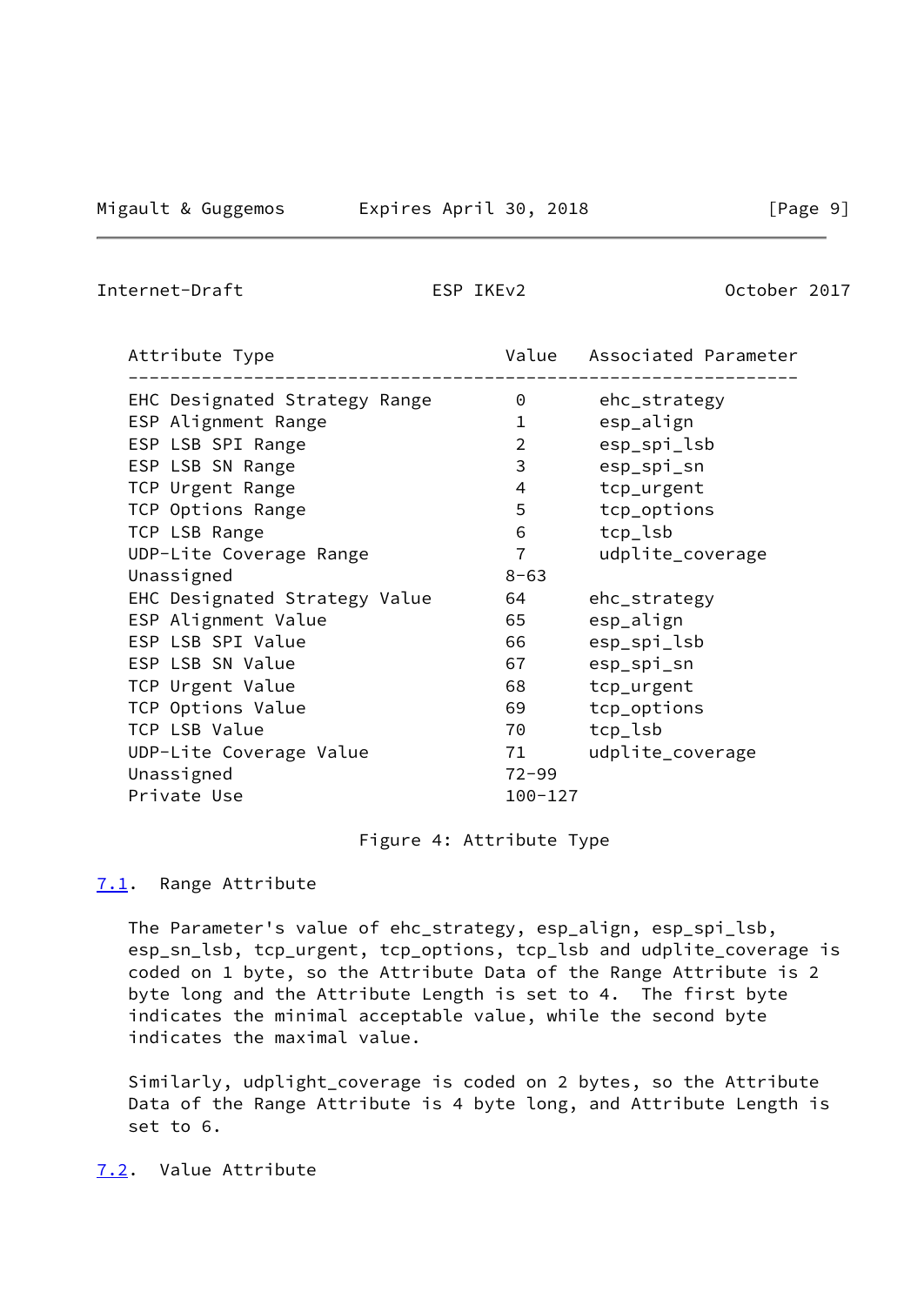The Parameters ehc\_strategy, esp\_align, esp\_spi\_lsb, esp\_sn\_lsb, tcp\_urgent, tcp\_options and tcp\_lsb the Attribute Data is codes on 1 byte, and Attribute Length is set to 3.

 Similarly, udplight\_coverage is coded on 2 bytes, so the Attribute Data of the Value Attribute is 2 byte long and the Attribute Length is set to 4.

<span id="page-11-1"></span><span id="page-11-0"></span>

| Migault & Guggemos       Expires April 30, 2018                                                                                                                                                                                                                                                |                                                           |                                                         | [Page 10]                                                            |
|------------------------------------------------------------------------------------------------------------------------------------------------------------------------------------------------------------------------------------------------------------------------------------------------|-----------------------------------------------------------|---------------------------------------------------------|----------------------------------------------------------------------|
| Internet-Draft                                                                                                                                                                                                                                                                                 | ESP IKEv2                                                 |                                                         | October 2017                                                         |
| IANA Considerations<br>8.                                                                                                                                                                                                                                                                      |                                                           |                                                         |                                                                      |
| Types - Status Types registry:                                                                                                                                                                                                                                                                 |                                                           |                                                         | IANA is requested to allocate two values in the IKEv2 Notify Message |
| IKEv2 Notify Message Types - Status Types                                                                                                                                                                                                                                                      |                                                           |                                                         |                                                                      |
| EHC_STRATEGY_SUPPORTED<br>EHC_STRATEGY_UNACCEPTABLE_PARAMETER TBA2                                                                                                                                                                                                                             |                                                           | TBA1                                                    |                                                                      |
| Attribute Type                                                                                                                                                                                                                                                                                 |                                                           | Value                                                   |                                                                      |
| EHC Designated Strategy Range 0<br>ESP Alignment Range<br>ESP LSB SPI Range<br>ESP LSB SN Range<br>TCP Urgent Range<br>TCP Options Range<br>TCP LSB Range<br>UDP-Lite Coverage Range<br>Unassigned<br>Private Use<br>EHC Designated Strategy Value<br>ESP Alignment Value<br>ESP LSB SPI Value | 1<br>$\overline{2}$<br>3<br>4<br>5<br>6<br>$\overline{7}$ | $8 - 42$<br>$43 - 63$<br>64<br>65<br>66                 |                                                                      |
| ESP LSB SN Value<br>TCP Urgent Value<br>TCP Options Value<br>TCP LSB Value<br>UDP-Lite Coverage Value<br>Unassigned<br>Private Use                                                                                                                                                             |                                                           | 67<br>68<br>69<br>70<br>71<br>$72 - 116$<br>$117 - 127$ |                                                                      |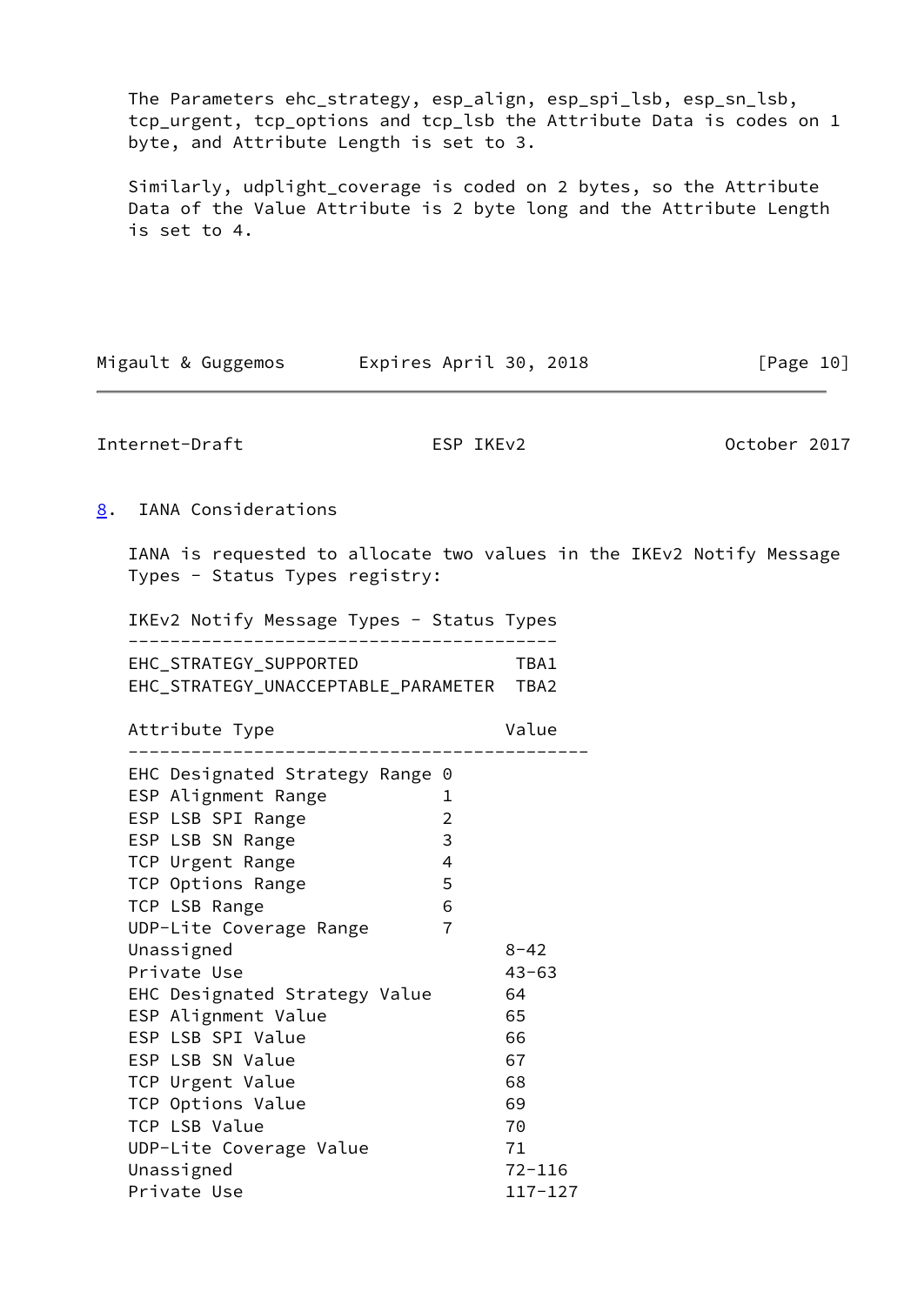#### Attribute Type

- <span id="page-12-0"></span>[9](#page-12-0). Security Considerations
- <span id="page-12-1"></span>[10.](#page-12-1) Normative References

<span id="page-12-3"></span> [I-D.mglt-ipsecme-diet-esp] Migault, D., Guggemos, T., and C. Bormann, "ESP Header Compression and Diet-ESP", [draft-mglt-ipsecme-diet-esp-04](https://datatracker.ietf.org/doc/pdf/draft-mglt-ipsecme-diet-esp-04) (work in progress), June 2017.

 [RFC2119] Bradner, S., "Key words for use in RFCs to Indicate Requirement Levels", [BCP 14](https://datatracker.ietf.org/doc/pdf/bcp14), [RFC 2119](https://datatracker.ietf.org/doc/pdf/rfc2119), DOI 10.17487/RFC2119, March 1997, <[https://www.rfc-editor.org/info/rfc2119>](https://www.rfc-editor.org/info/rfc2119).

| Migault & Guggemos | Expires April 30, 2018 | [Page 11] |
|--------------------|------------------------|-----------|
|                    |                        |           |

<span id="page-12-2"></span>Internet-Draft ESP IKEv2 Cotober 2017

 [RFC7296] Kaufman, C., Hoffman, P., Nir, Y., Eronen, P., and T. Kivinen, "Internet Key Exchange Protocol Version 2 (IKEv2)", STD 79, [RFC 7296](https://datatracker.ietf.org/doc/pdf/rfc7296), DOI 10.17487/RFC7296, October 2014, [<https://www.rfc-editor.org/info/rfc7296](https://www.rfc-editor.org/info/rfc7296)>.

Authors' Addresses

 Daniel Migault Ericsson 8275 Trans Canada Route Saint-Laurent, QC H4S Canada

Email: daniel.migault@ericsson.com

 Tobias Guggemos LMU Munich Oettingenstr. 67 80538 Munich Germany

 Email: guggemos@mnm-team.org URI: www.mnm-team.org/~guggemos